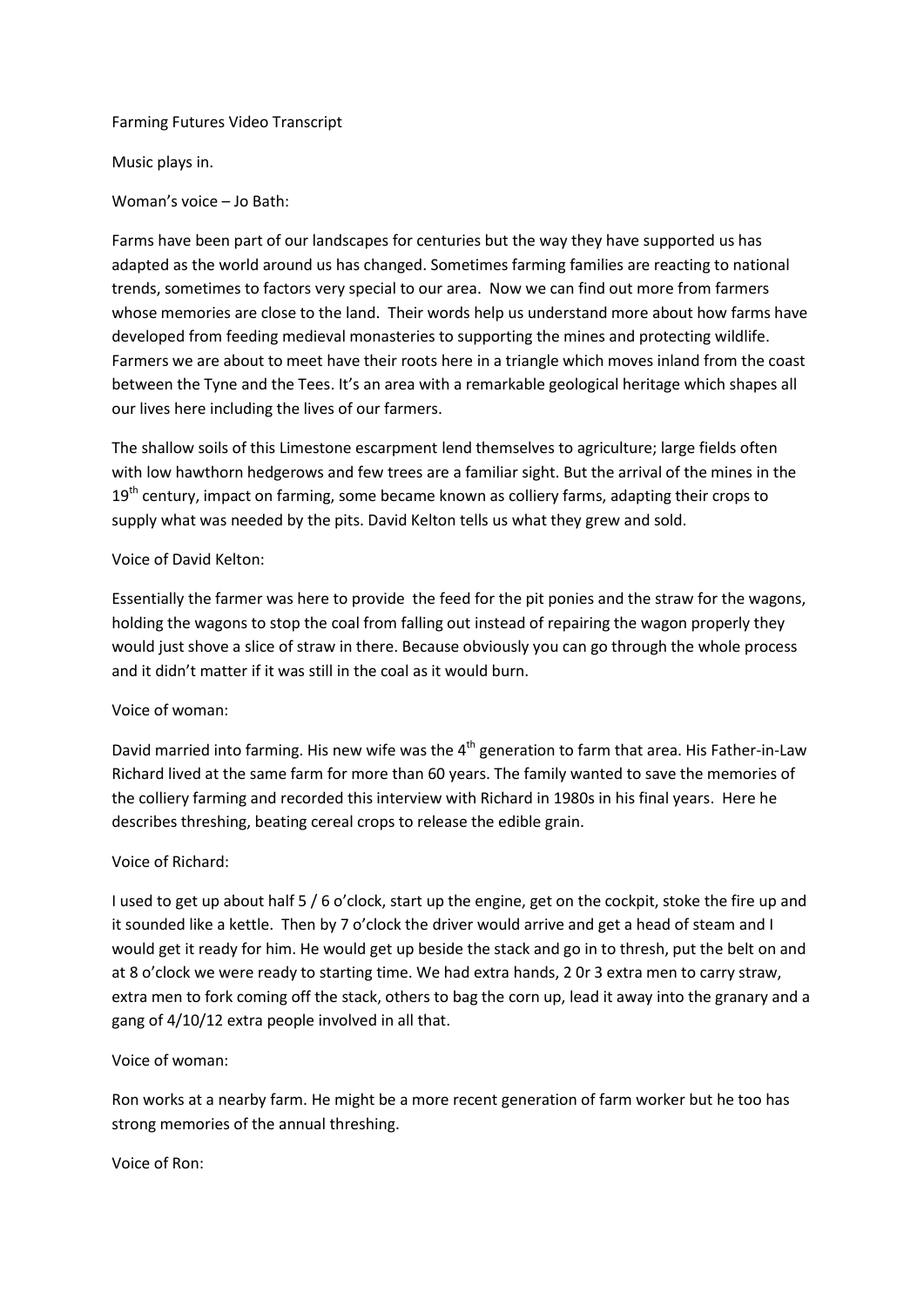We used to work on the harvest time, we would go up to the farm when the mobile thresher would come along. We would be there helping when they were threshing the arable, the wheat and barley such like with the mobile threshers. We used to kill the rats if they ran out of the stacks of straw with a lump of wood, that's what the young kids did and you were on your school holidays at the time.

## Voice of woman:

The number of people working on farms now is far lower than when Ron began work, despite the fact that the land used for farming has remained pretty constant throughout the last century. Machines have replaced people. Richard remembers how different it was 60 years ago. Whatever the weather all year round there was always a backlog of jobs which needed men, women and even children available to tackle.

## Voice of Richard:

Other Winter jobs – trimming hedges, cleaning drains out, you would find some place where water was coming to the surface, jobs like that and there would be repair work, repair fences. The women used to be out in the fields picking stones off the fields that had to be cut with the grass cutter. Wet days they would be upstairs in the granary, mending sacks to hold corn, all the sacks had to be rainproof. That kept them coming almost all the time.

## Voice of woman:

Railways were a vital transport route in those days. This area saw the birth of the railways, thanks to coal and there were various lines including the Durham Coast railway. The railways were originally constructed to transport the coal from the mines, but were valuable for local farmers to were always ready to seize opportunities when goods arrived. Often with little or no warning.

# Voice of farmer:

A lot of stuff came in on railway wagons. Haswell had a depot and it was a junction, I understand between 2 different railway companies so they could come from anywhere and they would get a message to say that cattle cake was in and we have records that there was 5 tonnes of cattle cake delivered so that they would have to go with the horse and cart, pick it up from the railway goods yard and bring it back home. And also sheep, I remember a time when we had, he bought sheep up at Scots Gap in Northumberland and arrived the next day on a wagon.

### Voice of woman:

Life on the farm required many skills from the workers, you had to be able to cope with whatever was needed. Everything from managing big teams, to mucking in and doing all the tasks yourself. If a cow needs milking or a crop needs harvesting, it won't wait.

# Voice of Richard:

My Father would be on the morning with a cow to and then have the workers over to have our orders, who would be doing the horses who would be ploughing or some carting to do or turnips to get into the shed or potatoes something like that. Jobbing about the farm most days after that. Deal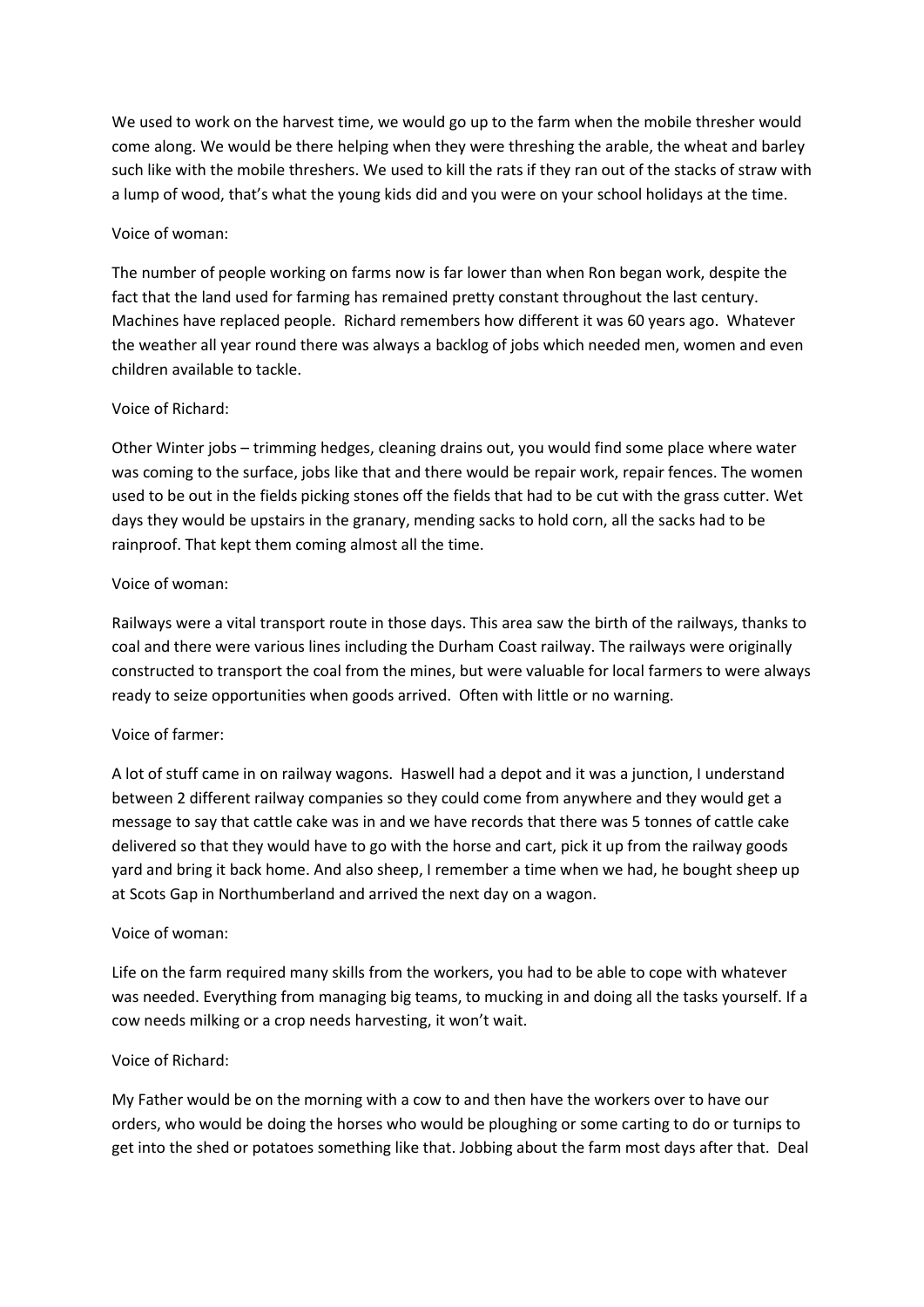with any callers, travellers used to come, stuff arriving and so forth and harvest time we were out in the field.

#### Voice of woman:

Every member of the family was expected to lend a hand.

#### Voice of man:

As a child we always had what we called potato picking week when we used to go with our parents, our Mothers in the main as our Father was working down the coal mine. And we would go on the land and the farmer would see the farm right out the window as we were next to it.

#### Voice of woman:

Those views for the farm workers have changed dramatically in their lifetime. The horse was a crucial ally shouldering the heavy work and offering the chance for youngsters to [perch precariously on the equipment being dragged over the fields. But mechanisation, everything from the tractor to the milking machine gradually replaced labourers. Now the farmer had to borrow to make the financial investment needed in largescale highly productive machinery needed.

#### Voice of man:

I went from horse and cart with no or very little machinery needed and it was all hand work. There was only the grass cutter and that you could ride on. And everything else you walked behind it, the whole lot you used to do by hand. Then we got the tractor and you got to buy a tractor plough and a set of discs and harrow.

#### Voice of woman:

The harrow which broke up the earth was one of the things which increased productivity, making more food for us all, but often at the cost of damaging wildlife. Intensification and change in practices in particular the move from arable to pasture crops has resulted in larger fields, the loss of hedges and trees and damage top grassland and wetlands. But farmers are now increasingly involved in helping restore suitable habitats for wildlife, living and working so close to nature they are especially able to make a difference, as Ron describes.

#### Voice of Ron:

On the other side of the railway line on the north of here up towards Hawthorn Dene we have one of the most beautiful meadows in East Durham. What I do about August / September as late as possible, weather permitting, when the flowers are going into seed, I go over there with a brush sweeper on the back of a quad and I sweep through the grasses collecting wildflower seed as best as I can. Then bring it back off that meadow and bring it on to other land and spread it on them fields there and hopefully where the cattle have grazed there on disturbed grassland, hopefully that will germinate on there.

Voice of woman: